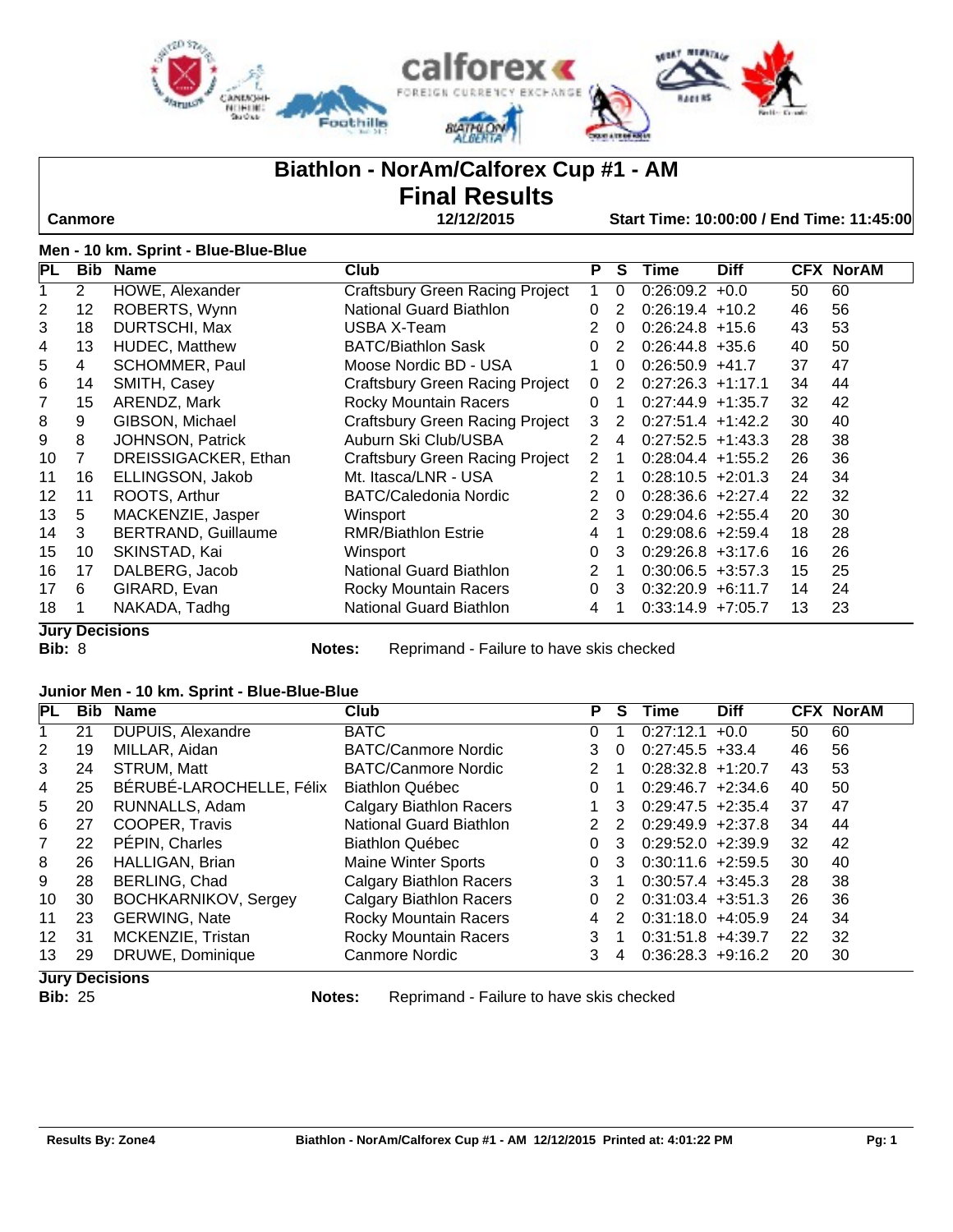#### **Youth Men - 7.5 km. Sprint - Green-Green-Green**

| <b>Bib</b>      | <b>Name</b>              | <b>Club</b>                                               | P              | S | Time | <b>Diff</b> |                                                                                                                                                                                                                                                                                                                                                                                                                                                                                                                                                                                                       | <b>CFX NorAM</b> |
|-----------------|--------------------------|-----------------------------------------------------------|----------------|---|------|-------------|-------------------------------------------------------------------------------------------------------------------------------------------------------------------------------------------------------------------------------------------------------------------------------------------------------------------------------------------------------------------------------------------------------------------------------------------------------------------------------------------------------------------------------------------------------------------------------------------------------|------------------|
| $\overline{33}$ | SANCHEZ, Teo             | <b>Biathlon Québec</b>                                    | 1              | 0 |      | $+0.0$      | $\overline{50}$                                                                                                                                                                                                                                                                                                                                                                                                                                                                                                                                                                                       | 60               |
| 41              | CARROLL, Peter           | Auburn Ski Club                                           |                | 1 |      |             | 46                                                                                                                                                                                                                                                                                                                                                                                                                                                                                                                                                                                                    | 56               |
| 32              | BOLDUC, Zachari          | <b>Biathlon Québec</b>                                    |                | 2 |      |             | 43                                                                                                                                                                                                                                                                                                                                                                                                                                                                                                                                                                                                    | 53               |
| 48              | KREITZ, Bobby            | <b>BC</b> - Caledonia Nordic                              | 0              | 2 |      |             | 40                                                                                                                                                                                                                                                                                                                                                                                                                                                                                                                                                                                                    | 50               |
| 49              | PEARSON, Jacob           | Casper Mountain Biathlon Club                             | 0              | 1 |      |             | 37                                                                                                                                                                                                                                                                                                                                                                                                                                                                                                                                                                                                    | 47               |
| 57              |                          | <b>Biathlon PEI</b>                                       | 1              | 1 |      |             | 34                                                                                                                                                                                                                                                                                                                                                                                                                                                                                                                                                                                                    | 44               |
| 47              | MERCIER, Emmanuel        | <b>Biathlon Québec</b>                                    | 0              | 3 |      |             | 32                                                                                                                                                                                                                                                                                                                                                                                                                                                                                                                                                                                                    | 42               |
| 38              | KIERS, Trevor            | <b>Biathlon Ontario</b>                                   | 1              | 3 |      |             | 30                                                                                                                                                                                                                                                                                                                                                                                                                                                                                                                                                                                                    | 40               |
| 51              | <b>BOUDREAU, Lucas</b>   | <b>Biathlon PEI</b>                                       | 2              | 0 |      |             | 28                                                                                                                                                                                                                                                                                                                                                                                                                                                                                                                                                                                                    | 38               |
| 52              | ALGRA, Jarod             | <b>BC</b> - West Coast Nordic                             | $\overline{2}$ | 1 |      |             | 26                                                                                                                                                                                                                                                                                                                                                                                                                                                                                                                                                                                                    | 36               |
| 45              | STUSHNOFF, Thomas        | Rocky Mountain Racers                                     | $\mathbf 0$    | 3 |      |             | 24                                                                                                                                                                                                                                                                                                                                                                                                                                                                                                                                                                                                    | 34               |
| 54              | SINGLETON, Mark          | <b>Edmonton Nordic</b>                                    | 4              | 1 |      |             | 22                                                                                                                                                                                                                                                                                                                                                                                                                                                                                                                                                                                                    | 32               |
| 43              | HARTLEY, Mark            | <b>BC</b> - Caledonia Nordic                              | $\overline{2}$ | 1 |      |             | 20                                                                                                                                                                                                                                                                                                                                                                                                                                                                                                                                                                                                    | 30               |
| 44              | MANN, Taij               | <b>Edmonton Nordic</b>                                    | $\overline{2}$ | 1 |      |             | 18                                                                                                                                                                                                                                                                                                                                                                                                                                                                                                                                                                                                    | 28               |
| 35              | SHERBA, Logan            | <b>BC</b> - Caledonia Nordic                              | 1              | 2 |      |             | 16                                                                                                                                                                                                                                                                                                                                                                                                                                                                                                                                                                                                    | 26               |
| 50              | AUGER, Emrik             | <b>Biathlon Québec</b>                                    | $\overline{2}$ | 1 |      |             | 15                                                                                                                                                                                                                                                                                                                                                                                                                                                                                                                                                                                                    | 25               |
| 34              | TWEEDIE, Angus           | <b>BC</b> - Bulkley Valley                                | $\overline{2}$ | 1 |      |             | 14                                                                                                                                                                                                                                                                                                                                                                                                                                                                                                                                                                                                    | 24               |
| 58              | GOLDHAWK, Kieran         | <b>Calgary Biathlon Racers</b>                            | 1              | 1 |      |             | 13                                                                                                                                                                                                                                                                                                                                                                                                                                                                                                                                                                                                    | 23               |
| 56              | <b>GERVAIS, Olivier</b>  | <b>Biathlon Ontario</b>                                   | 3              | 3 |      |             | 12                                                                                                                                                                                                                                                                                                                                                                                                                                                                                                                                                                                                    | 22               |
| 46              | QUINN, Tobias            | Biathlon Ontario - Lake Superior                          | 1              | 4 |      |             | 10                                                                                                                                                                                                                                                                                                                                                                                                                                                                                                                                                                                                    | 21               |
| 37              |                          | <b>Biathlon Yukon</b>                                     | 2              | 1 |      |             | 8                                                                                                                                                                                                                                                                                                                                                                                                                                                                                                                                                                                                     | 20               |
| 36              | MAC DOUGALL, Colton      | <b>BC</b> - Caledonia Nordic                              | 4              | 1 |      |             | 7                                                                                                                                                                                                                                                                                                                                                                                                                                                                                                                                                                                                     | 19               |
| 55              | <b>MACDONELL, Curtis</b> | <b>Foothills Nordic</b>                                   | 4              | 2 |      |             | 6                                                                                                                                                                                                                                                                                                                                                                                                                                                                                                                                                                                                     | 18               |
| 40              | NEUHAUS, Will            | Canmore Nordic                                            | 4              | 2 |      |             | 5                                                                                                                                                                                                                                                                                                                                                                                                                                                                                                                                                                                                     | 17               |
| 39              | LINKLATER, Wynn          | <b>Edmonton Nordic</b>                                    | $\overline{2}$ | 3 |      |             | 4                                                                                                                                                                                                                                                                                                                                                                                                                                                                                                                                                                                                     | 16               |
| 42              | LUCKERT, Travis          | <b>Edmonton Nordic</b>                                    | 4              | 2 |      |             | 3                                                                                                                                                                                                                                                                                                                                                                                                                                                                                                                                                                                                     | 15               |
|                 |                          | BOUDREAU, André<br>WILSON, Bruce<br><b>Luny Docicions</b> |                |   |      |             | 0:20:39.8<br>$0:21:15.9$ +36.1<br>$0:21:32.2 +52.4$<br>$0:21:58.4 +1:18.6$<br>$0:22:02.9$ +1:23.1<br>$0:22:06.8$ +1:27.0<br>$0:22:09.6$ +1:29.8<br>$0:22:30.8 +1:51.0$<br>$0:22:42.2$ +2:02.4<br>$0:22:48.7$ +2:08.9<br>$0:22:52.7$ +2:12.9<br>$0:23:59.1 +3:19.3$<br>$0:24:08.0 +3:28.2$<br>$0:24:12.2 +3:32.4$<br>$0:24:19.7 +3:39.9$<br>$0:24:35.7$ +3:55.9<br>$0:24:43.8$ +4:04.0<br>$0:24:47.1 +4:07.3$<br>$0:24:49.3 +4:09.5$<br>$0:25:57.3$ +5:17.5<br>$0:26:26.6 + 5:46.8$<br>$0:27:07.5$ +6:27.7<br>$0:27:07.8$ +6:28.0<br>$0:27:36.9$ +6:57.1<br>$0:28:36.6$ +7:56.8<br>$0:29:52.3 +9:12.5$ |                  |

**Jury Decisions**<br>Bib: 42

| <b>BID: 42</b>              |            |        | <b>Notes:</b> Reprimand - Skied to |
|-----------------------------|------------|--------|------------------------------------|
| <b>Bib:</b> 46 <b>Time:</b> | 0:02:00.0  | Notes: | Rule 5.5.a - Missed                |
| <b>Bib:</b> 55 <b>Time:</b> | -0:01:30.0 | Notes: | Range Time Credit                  |

**Notes:** Reprimand - skied too far<br>**Notes:** Rule 5.5.a - Missed Penal **Bib:** 46 **Time:** 0:02:00.0 **Notes:** Rule 5.5.a - Missed Penalty Loop

#### **Senior Boys - 6 km. Sprint - Red-Red-Red**

| PL | Bib | <b>Name</b>            | Club                           | P              | S             | Time                 | <b>Diff</b> |    | <b>CFX NorAM</b> |
|----|-----|------------------------|--------------------------------|----------------|---------------|----------------------|-------------|----|------------------|
|    | 65  | <b>HULSMAN, Thomas</b> | <b>Foothills Nordic</b>        | 0              |               | 0:17:11.7            | $+0.0$      | 50 | 60               |
| 2  | 63  | GRANDBOIS, Leo         | <b>Biathlon Québec</b>         |                |               | $0:17:37.1$ +25.4    |             | 46 | 56               |
| 3  | 62  | PAZDAN, Christian      | <b>Foothills Nordic</b>        |                |               | $0:18:21.0 +1:09.3$  |             | 43 | 53               |
| 4  | 76  | NIELSEN, Eli           | Methow Valley Biathlon         |                |               | $0:18:24.4$ +1:12.7  |             | 40 | 50               |
| 5  | 74  | PADGHAM, Eric          | <b>Foothills Nordic</b>        |                |               | $0:18:33.7 +1:22.0$  |             | 37 | 47               |
| 6  | 86  | WALCH, Ben             | <b>Foothills Nordic</b>        |                | 2             | $0:18:40.2 +1:28.5$  |             | 34 | 44               |
| 7  | 83  | SMITH, Lucas           | Red River Nordic               |                | 2             | $0:18:49.9 +1:38.2$  |             | 32 | 42               |
| 8  | 81  | GILLILAND, Rory        | <b>Foothills Nordic</b>        | 2              | 2             | $0:18:58.9$ +1:47.2  |             | 30 | 40               |
| 9  | 92  | DRAPER, Jake           | Biathlon Yukon                 | 0              | 2             | $0:19:11.9 + 2:00.2$ |             | 28 | 38               |
| 10 | 84  | ELDEN, Ryan            | BC - Cariboo Ski Touring Club  | 2              | $\mathcal{P}$ | $0:19:23.4$ +2:11.7  |             | 26 | 36               |
| 11 | 91  | KRIESE, Seton          | <b>BC</b> - Bulkley Valley     | 2              | 2             | $0:19:28.2 +2:16.5$  |             | 24 | 34               |
| 12 | 60  | ALTWASSER, Nicholas    | <b>Foothills Nordic</b>        | 3              | 2             | $0:19:30.5 +2:18.8$  |             | 22 | 32               |
| 13 | 72  | SENNETT, Daniel        | Biathlon Yukon                 | 0              | 2             | $0:19:39.0 +2:27.3$  |             | 20 | 30               |
| 14 | 89  | BORGLUM, Haldan        | <b>Foothills Nordic</b>        | $\overline{2}$ | 3             | $0:19:39.6 +2:27.9$  |             | 18 | 28               |
| 15 | 67  | ADEL, Liam             | Biathlon Yukon                 | 2              |               | $0:19:45.1 +2:33.4$  |             | 16 | 26               |
| 16 | 82  | HARROP, Sean           | <b>Calgary Biathlon Racers</b> | 3              |               | $0:19:53.0 +2:41.3$  |             | 15 | 25               |
| 17 | 71  | ALGRA, Ethan           | <b>BC</b> - West Coast Nordic  | $\Omega$       | 2             | $0:19:59.7 +2:48.0$  |             | 14 | 24               |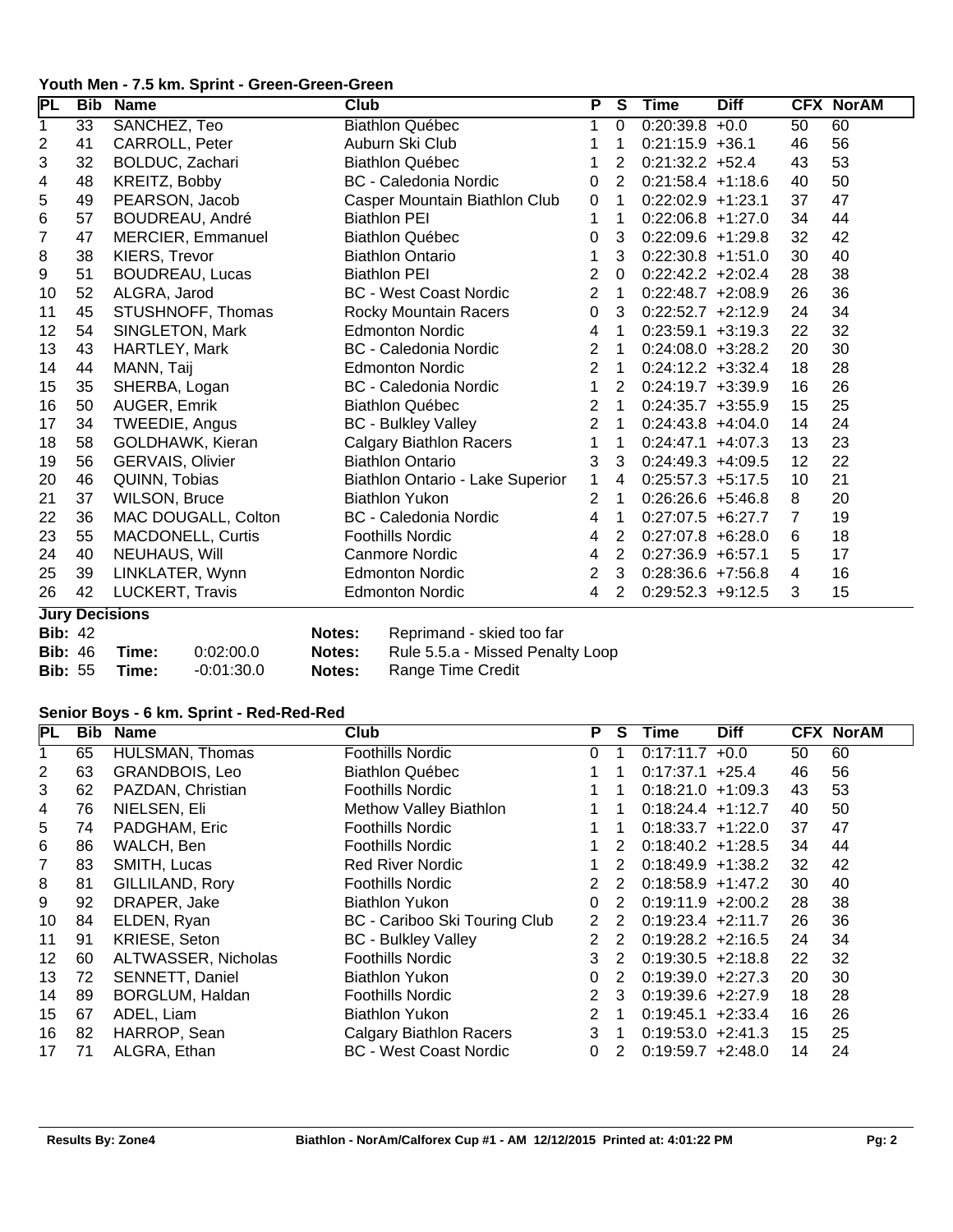#### **Senior Boys Continued ... - 6 km. Sprint - Red-Red-Red**

| PL             | Bib | <b>Name</b>           | <b>Club</b> |                                            | P              | S              | Time                 | <b>Diff</b> |                 | <b>CFX NorAM</b> |
|----------------|-----|-----------------------|-------------|--------------------------------------------|----------------|----------------|----------------------|-------------|-----------------|------------------|
| 18             | 88  | TREMBLAY, Keegan      |             | <b>Biathlon Ontario</b>                    | 1              | 3              | $0:20:04.8$ +2:53.1  |             | $\overline{13}$ | 23               |
| 19             | 90  | SMITH, Quinlan        |             | <b>Calgary Biathlon Racers</b>             |                | 2              | $0:20:13.7 +3:02.0$  |             | 12              | 22               |
| 20             | 75  | GOBEIL, Jerome        |             | <b>Calgary Biathlon Racers</b>             | $\overline{2}$ | 3              | $0:20:15.6 +3:03.9$  |             | 10              | 21               |
| 21             | 61  | CHAMPAGNE, Xavier     |             | <b>Calgary Biathlon Racers</b>             | 2              | $\overline{0}$ | $0:20:27.5$ +3:15.8  |             | 8               | 20               |
| 22             | 59  | SAUNDERS, Devin       |             | <b>Foothills Nordic</b>                    | $\overline{2}$ | 5              | $0:20:52.6 +3:40.9$  |             | 7               | 19               |
| 23             | 85  | MCLEAN, Sean          |             | <b>Foothills Nordic</b>                    | 3              | 3              | $0:21:01.4$ +3:49.7  |             | 6               | 18               |
| 24             | 66  | MARCHAND, Keiran      |             | <b>BC</b> - Blackjack                      | $\overline{2}$ | 2              | $0:21:26.4$ +4:14.7  |             | 5               | 17               |
| 25             | 80  | BERG, Finn            |             | <b>Calgary Biathlon Racers</b>             |                | 3              | $0:21:27.3$ +4:15.6  |             | 4               | 16               |
| 26             | 87  | CUTHILL, Colton       |             | <b>Foothills Nordic</b>                    | 2              | 3              | $0:21:34.2$ +4:22.5  |             | 3               | 15               |
| 27             | 77  | HOLLAND, Lance        |             | Canmore Nordic                             | 0              | 4              | $0:21:42.6 +4:30.9$  |             | 2               | 14               |
| 28             | 69  | SECU, Andrei          |             | <b>BC</b> - West Coast Nordic              | $\overline{2}$ | 4              | $0:21:52.2$ +4:40.5  |             | 1               | 13               |
| 29             | 78  | KELLY, Kieran         |             | <b>Calgary Biathlon Racers</b>             | $\overline{2}$ | 5              | $0:22:13.6 +5:01.9$  |             |                 | 12               |
| 30             | 73  | STEPAN, Jakub         |             | Camrose Vikings                            | 1              | 5              | $0:22:39.4$ +5:27.7  |             |                 | 11               |
| 31             | 53  | HAWES, Liam           |             | <b>Blue Mountain</b>                       | 1              |                | $0:22:47.5$ +5:35.8  |             |                 | 10               |
| 32             | 64  | MITCHELL, Ian         |             | <b>Red River Nordic</b>                    | 3              | 3              | $0:24:09.0 + 6:57.3$ |             |                 | 9                |
| 33             | 70  | NEIL, Hayden          |             | BC - Caledonia Nordic                      | 2              | 1              | $0:24:30.6$ +7:18.9  |             |                 | 8                |
| 34             | 93  | PELLETIER, Liam       |             | <b>Biathlon Ontario</b>                    | 2              | 5              | $0:25:35.1 + 8:23.4$ |             |                 |                  |
| 35             | 79  | SORENSEN, Jesper      |             | Wapiti Nordic                              | 3              | 2              | $0:26:29.8$ +9:18.1  |             |                 | 6                |
| <b>DNS 68</b>  |     | PULLISHY, Michael     |             | <b>Foothills Nordic</b>                    |                |                | ***                  | ***         |                 |                  |
|                |     | <b>Jury Decisions</b> |             |                                            |                |                |                      |             |                 |                  |
| <b>Bib: 70</b> |     |                       | Notes:      | Reprimand - Skied Penalty Loop Incorrectly |                |                |                      |             |                 |                  |
| <b>Bib: 92</b> |     |                       | Notes:      | Reprimand - Unsafe Rifle Handling          |                |                |                      |             |                 |                  |
| <b>Bib: 93</b> |     | 0:02:00.0<br>Time:    | Notes:      | Rule 5.5.a Missed Penalty Loop             |                |                |                      |             |                 |                  |

#### **Women - 7.5 km. Sprint - Green-Green-Green**

| <b>PL</b>      |    | <b>Bib Name</b>             | Club                                                   | P. | - S | Time                                      | <b>Diff</b> |     | <b>CFX NorAM</b> |
|----------------|----|-----------------------------|--------------------------------------------------------|----|-----|-------------------------------------------|-------------|-----|------------------|
| $1 \quad$      | 97 | <b>DREISSIGACKER, Emily</b> | Craftsbury Green Racing Project 0 1 0:22:24.4 +0.0     |    |     |                                           |             | 50  | 60               |
| 2              | 95 | PHANEUF, Maddie             | <b>Maine Winter Sports</b>                             |    |     | $3 \quad 3 \quad 0:24:14.9 \quad +1:50.5$ |             | 46  | - 56             |
| 3              | 99 | ELLINGSON, Siena            | Mt. Itasca/Ginger Biathlon - USA 2 1 0:24:46.6 +2:22.2 |    |     |                                           |             | 43  | -53              |
| $\overline{4}$ |    | 94 PATERSON, Jessica        | <b>Edmonton Nordic</b>                                 |    |     | $1 \quad 0 \quad 0:25:02.8$ +2:38.4       |             | 40  | -50              |
| 5              |    | 100 HUDAK, Brittany         | <b>Rocky Mountain Racers</b>                           |    |     | $0 \quad 1 \quad 0.2613.5 \quad +3.49.1$  |             | -37 | 47               |
| 6              | 96 | PATERSON, Jennifer          | <b>Edmonton Nordic</b>                                 |    |     | $0 \quad 3 \quad 0:29:28.1 \quad +7:03.7$ |             | 34  | 44               |
| $7^{\circ}$    | 98 | <b>BURKE, Daniella</b>      | Camrose Vikings                                        |    |     | 0 2 0:33:32.7 +11:08.3 32                 |             |     | 42               |

#### **Junior Women - 7.5 km. Sprint - Green-Green-Green**

|              | PL Bib Name            | Club                         |  | P S Time                               | <b>Diff</b> |       | <b>CFX NorAM</b> |
|--------------|------------------------|------------------------------|--|----------------------------------------|-------------|-------|------------------|
| $\mathbf{1}$ | 102 CHONG, Kendall     | <b>BATC/Foothills Nordic</b> |  | $0 \quad 1 \quad 0:24:34.0 \quad +0.0$ |             | 50 60 |                  |
| 2            | 103 HAMEL, Charlotte   | <b>Biathlon Québec</b>       |  | 1 0 0:26:08.1 +1:34.1 46 56            |             |       |                  |
| 3            | 104 CAMPBELL, Caitlin  | Biathlon PEI                 |  | 2 0 0:26:30.6 +1:56.6 43 53            |             |       |                  |
|              | 4 101 RUNNALLS, Ashley | Calgary Biathlon Racers      |  | 3 2 0:29:50.0 +5:16.0                  |             | 40 50 |                  |

#### **Youth Women - 6 km. Sprint - Red-Red-Red**

|                | PL Bib Name            | Club                                                       |  | P S Time                                | <b>Diff</b> |       | <b>CFX NorAM</b> |
|----------------|------------------------|------------------------------------------------------------|--|-----------------------------------------|-------------|-------|------------------|
|                | 106 BANKES, Megan      | <b>BATC/Foothills Nordic</b>                               |  | $2 \quad 1 \quad 0:18:16.4 \quad +0.0$  |             | 50 60 |                  |
|                | 2 115 SEPANDJ, Darya   | <b>BATC/Foothills Nordic</b>                               |  | $0 \quad 2 \quad 0:18:53.0 \quad +36.6$ |             | 46 56 |                  |
| 3 <sup>1</sup> | 108 MOSER, Nadia       | <b>BATC/Biathlon Yukon</b>                                 |  | 1 2 0:19:05.2 +48.8                     |             | 43    | - 53             |
|                | 4 107 MCISAAC, India   | <b>Rocky Mountain Racers</b>                               |  | 2 2 0:19:16.9 +1:00.5 40                |             |       | - 50             |
| 5 <sub>5</sub> | 109 DICKSON, Emily     | BATC.                                                      |  | 1 1 0:19:21.6 +1:05.2 37                |             |       | -47              |
|                | 6 112 LEIGHTON, Jordyn | Biathlon Ontario - Chelsea Nordic 0 0 0:19:47.5 +1:31.1 34 |  |                                         |             |       | - 44             |